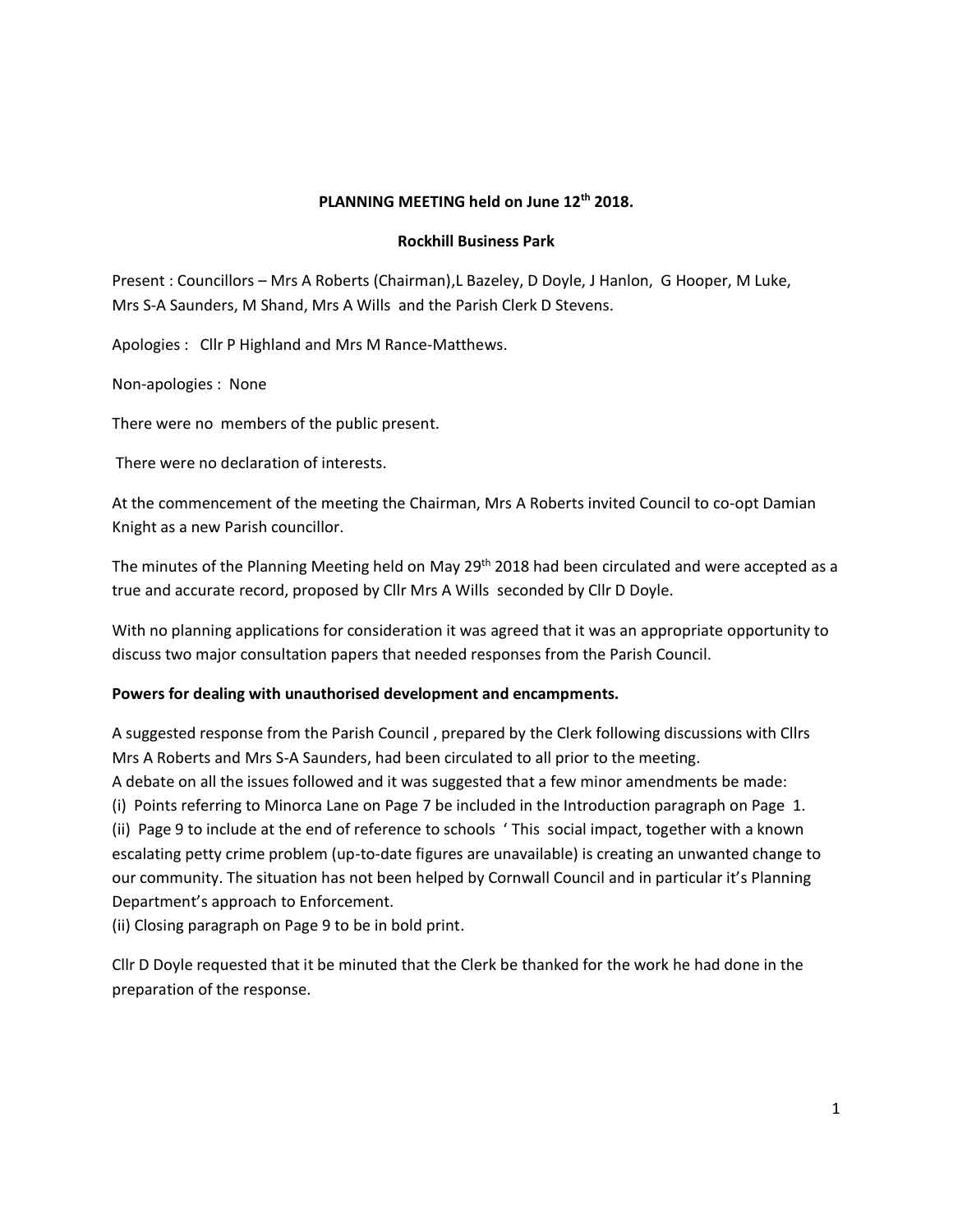### **Cornwall Council Electoral Review.**

Parts of the Review relevant to the Parish were circulated to Councillors and items that would need to be investigated were discussed i.e the shape of the boundary at Bowling Green and the Clerk expressed his concerns at the estimated electorate figures for Penwithick & Boscoppa 2016 being 4567 and 2023 being 4648 which didn't take into consideration the possibility of the Garden Town at West Carclaze. It was agreed that this needs to be an agenda item for August meeting.

## Planning applications approved

PA18/04131 Mr I Pithie **–** Conversion of garage into study/photography studio at 9 Lamorna Park,,St Austell. (Parish council decision – support 29.05.18)

PA18/04180 Ms Maria Campbell – Demolition of existing outbuilding to rear of property and construction of a single storey extension to consist of a bedroom, wet-room and family bathroom. Conversion of existing bedroom to kitchen at 3 Penwithick Road, Penwithick, St Austell. (Parish Council decision – support 29.05.16)

Cllr Mrs S-A Saunders gave Council information on discussions re planning applications PA18/00018 Imerys at Higher Bugle and PA17/01784 Rosevear Road, Bugle. Mention was also made that it was likely that application PA18/04118 at Pentillie Gardens would be approved by the Planning Officer.

### **Emergency Items**

The Clerk stated that had been receiving many complaints about the state of the grass in the graveyard at Treverbyn Cemetery and when people were ringing the recommended point of contact 01872 327823 they were getting an unsatisfactory response. After some discussion it was suggested the Clerk contact David Chadwick, Community Link Officer to obtain possible costings in order that the Parish Council could produce a business plan for the possible takeover of some of the work.

Similarly complaints about the grass in the play area at Hallane Road being in a terrible state. Both these matters seem to an annual issue and it was recommended that the Clerk contact Rachel Tatlow at Cormac.

Bridge at Barry's field has been vandalised and contact had been made with SW knotweed re Hallaze Road.

Police only to be contacted on 101 for non-urgent enquiries and 999 for emergency matters.

Road closure Hallaze Road – Innis Moor Penwithick from July  $2^{nd} - 6^{th}$  (09.30 – 15.30).

Notification of a presentation called Clay Walks at Wheal Martyn on June 14<sup>th</sup> and 15<sup>th</sup> at 6.30pm.